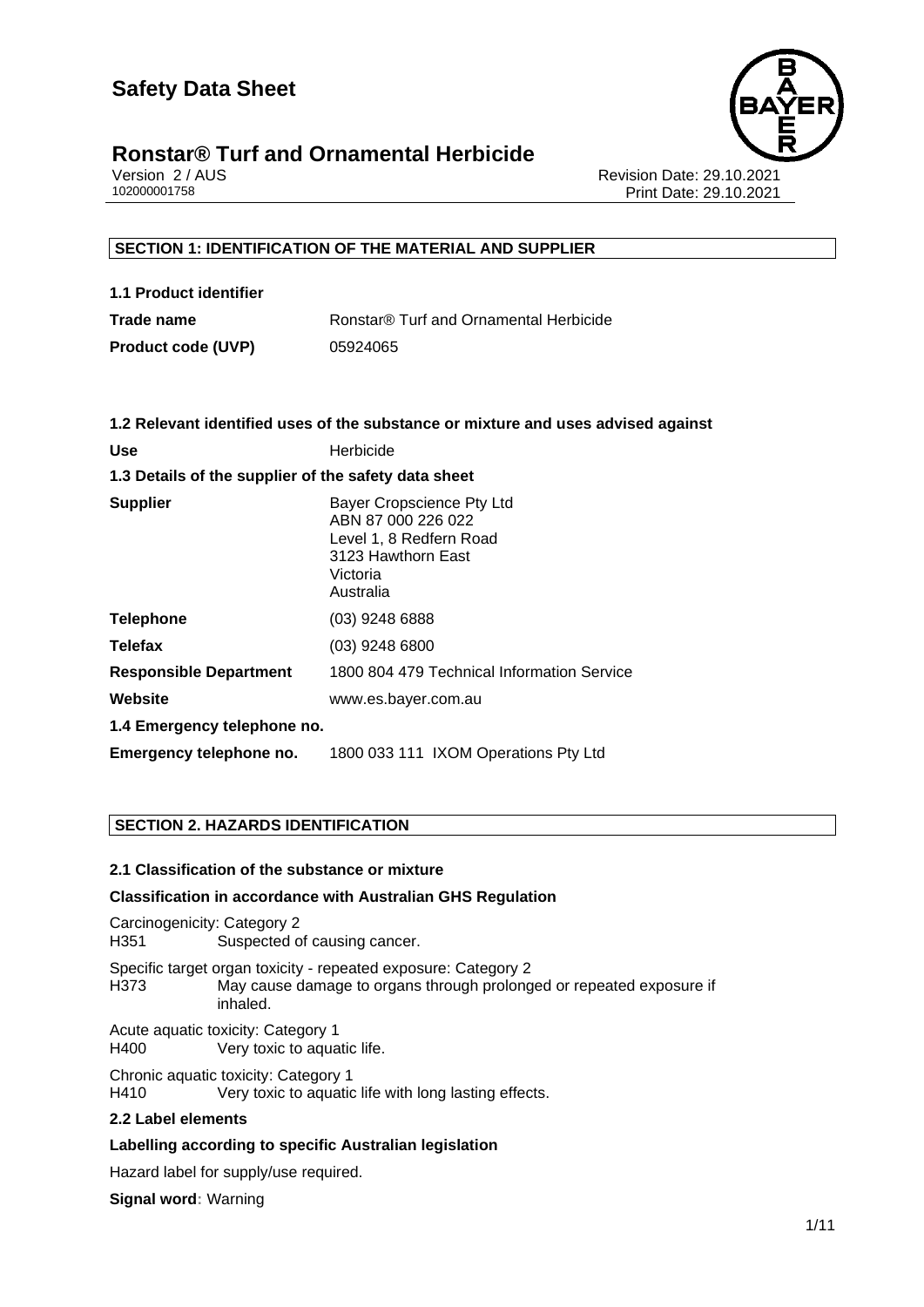# **Ronstar® Turf and Ornamental Herbicide**<br>Version 2/AUS



Version 2 / AUS Revision Date: 29.10.2021 Print Date: 29.10.2021

#### **Hazard statements**

| Suspected of causing cancer.<br>May cause damage to organs through prolonged or repeated exposure if inhaled. |
|---------------------------------------------------------------------------------------------------------------|
| <b>Precautionary statements</b>                                                                               |
| Do not handle until all safety precautions have been read and understood.                                     |
| Do not breathe dust.                                                                                          |
| Wear protective gloves/ protective clothing/ eye protection/ face protection.                                 |
| IF exposed or concerned: Get medical advice/attention.                                                        |
| Get medical advice/ attention if you feel unwell.                                                             |
| Store locked up.                                                                                              |
| Dispose of contents/container in accordance with local regulation.                                            |
|                                                                                                               |

#### **2.3 Other hazards**

No additional hazards known beside those mentioned.

#### **SECTION 3. COMPOSITION/INFORMATION ON INGREDIENTS**

#### **Chemical nature**

Oxadiazon 20g/kg Granule (GR)

| Chemical name                             | CAS-No.    | Concentration [%]      |
|-------------------------------------------|------------|------------------------|
| loxadiazon                                | 19666-30-9 | 2.00                   |
| Solvent Naphtha (petroleum), heavy        | 64742-94-5 | $\ge$ = 1.00 - < 10.00 |
| laromatic                                 |            |                        |
| Polyoxyethylene-(octylphenyl)-ether       | 9036-19-5  | $>= 1.00 - 3.00$       |
| Attapulgite                               | 12174-11-7 | $>= 50.00$             |
| Other ingredients (non-hazardous) to 100% |            |                        |

#### **SECTION 4. FIRST AID MEASURES**

**If poisoning occurs, immediately contact a doctor or Poisons Information Centre (telephone 13 11 26), and follow the advice given. Show this Safety Data Sheet to the doctor.**

#### **4.1 Description of first aid measures**

| <b>General advice</b> | Remove contaminated clothing immediately and dispose of safely.                                                                                                                          |
|-----------------------|------------------------------------------------------------------------------------------------------------------------------------------------------------------------------------------|
| Inhalation            | Move the victim to fresh air and keep at rest. Call a physician or poison<br>control center immediately.                                                                                 |
| <b>Skin contact</b>   | Wash off thoroughly with plenty of soap and water, if available with<br>polyethyleneglycol 400, subsequently rinse with water. Call a physician<br>or poison control center immediately. |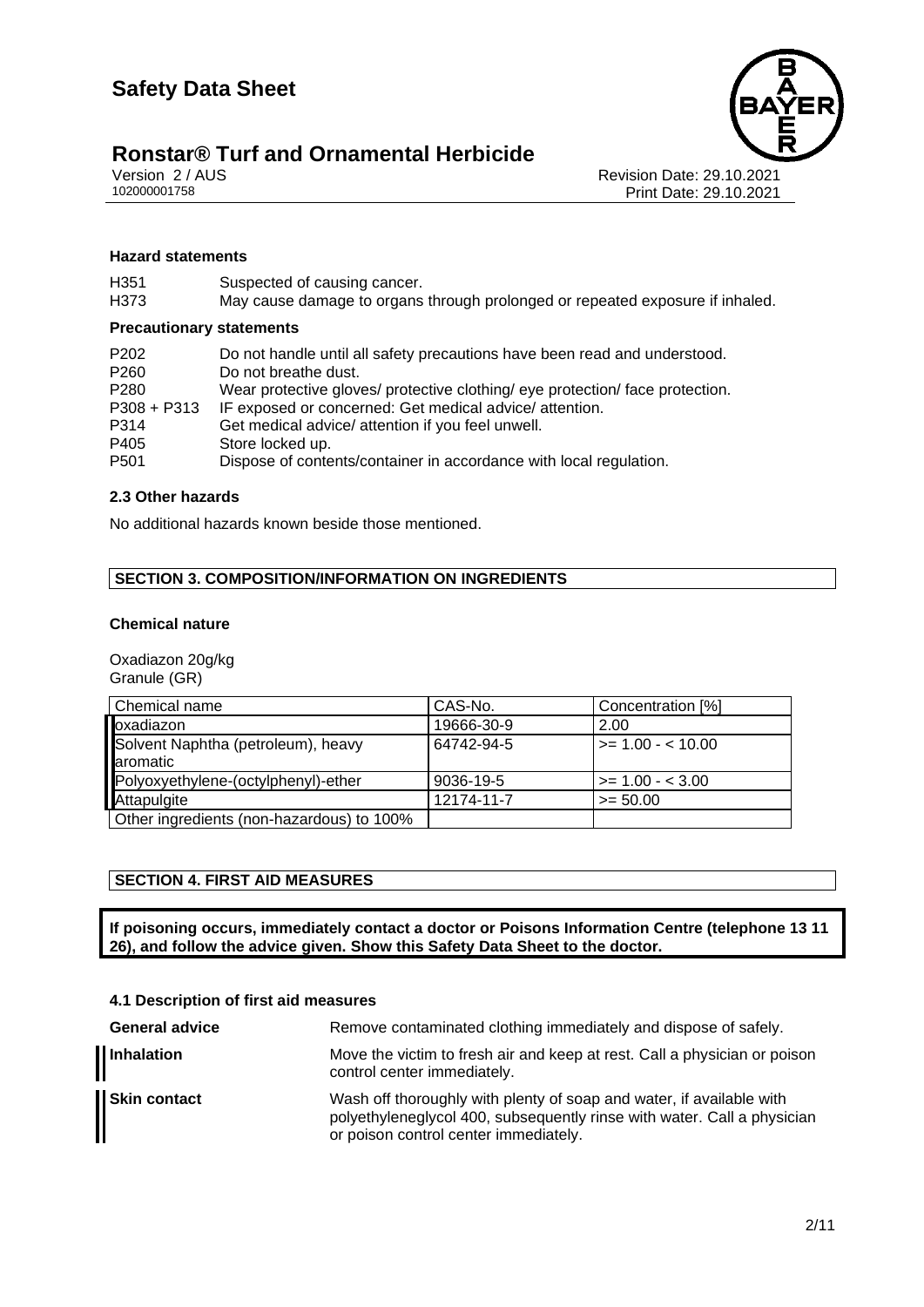# **Ronstar® Turf and Ornamental Herbicide** Version 2/AUS



Version 2 / AUS<br>102000001758 Print Date: 29.10.2021<br>Print Date: 29.10.2021 Print Date: 29.10.2021

| Eye contact                                                                    | Rinse immediately with plenty of water, also under the eyelids, for at<br>least 15 minutes. Remove contact lenses, if present, after the first 5<br>minutes, then continue rinsing eye. Call a physician or poison control<br>center immediately.                  |  |  |
|--------------------------------------------------------------------------------|--------------------------------------------------------------------------------------------------------------------------------------------------------------------------------------------------------------------------------------------------------------------|--|--|
| Ingestion                                                                      | Keep at rest. Rinse mouth. Do NOT induce vomiting. Call a physician<br>or poison control center immediately.                                                                                                                                                       |  |  |
| 4.2 Most important symptoms and effects, both acute and delayed                |                                                                                                                                                                                                                                                                    |  |  |
| <b>Symptoms</b>                                                                | No symptoms known or expected.                                                                                                                                                                                                                                     |  |  |
| 4.3 Indication of any immediate medical attention and special treatment needed |                                                                                                                                                                                                                                                                    |  |  |
| <b>Treatment</b>                                                               | Local treatment: Initial treatment: symptomatic.                                                                                                                                                                                                                   |  |  |
|                                                                                | Systemic treatment: Initial treatment: symptomatic. Gastric lavage is<br>not normally required. However, if a significant amount (more than a<br>mouthful) has been ingested, administer activated charcoal and<br>sodium sulphate. There is no specific antidote. |  |  |

#### **SECTION 5. FIRE FIGHTING MEASURES**

#### **5.1 Extinguishing media**

| <b>Suitable</b>                                                 | Use water spray, alcohol-resistant foam, dry chemical or carbon<br>dioxide.                                                                                                                                                                                                                                                                                             |
|-----------------------------------------------------------------|-------------------------------------------------------------------------------------------------------------------------------------------------------------------------------------------------------------------------------------------------------------------------------------------------------------------------------------------------------------------------|
| 5.2 Special hazards arising<br>from the substance or<br>mixture | In the event of fire the following may be released:, Hydrogen chloride<br>(HCI), Nitrogen oxides (NOx), Carbon monoxide (CO), Carbon dioxide<br>(CO2)                                                                                                                                                                                                                   |
| 5.3 Advice for firefighters                                     |                                                                                                                                                                                                                                                                                                                                                                         |
| <b>Special protective</b><br>equipment for firefighters         | In the event of fire and/or explosion do not breathe fumes. Wear self-<br>contained breathing apparatus and protective suit.                                                                                                                                                                                                                                            |
| <b>Further information</b>                                      | Evacuate personnel to safe areas. Remove product from areas of fire,<br>or otherwise cool containers with water in order to avoid pressure<br>being built up due to heat. Whenever possible, contain fire-fighting<br>water by diking area with sand or earth. Collect contaminated fire<br>extinguishing water separately. This must not be discharged into<br>drains. |
| <b>Hazchem Code</b>                                             | 2Ζ                                                                                                                                                                                                                                                                                                                                                                      |

#### **SECTION 6. ACCIDENTAL RELEASE MEASURES**

#### **6.1 Personal precautions, protective equipment and emergency procedures**

| <b>Precautions</b>                      | Avoid dust formation. Avoid contact with spilled product or<br>contaminated surfaces. When dealing with a spillage do not eat, drink<br>or smoke. Use personal protective equipment. Keep unauthorized<br>people away. |
|-----------------------------------------|------------------------------------------------------------------------------------------------------------------------------------------------------------------------------------------------------------------------|
| <b>6.2 Environmental</b><br>precautions | Do not allow to get into surface water, drains and ground water.                                                                                                                                                       |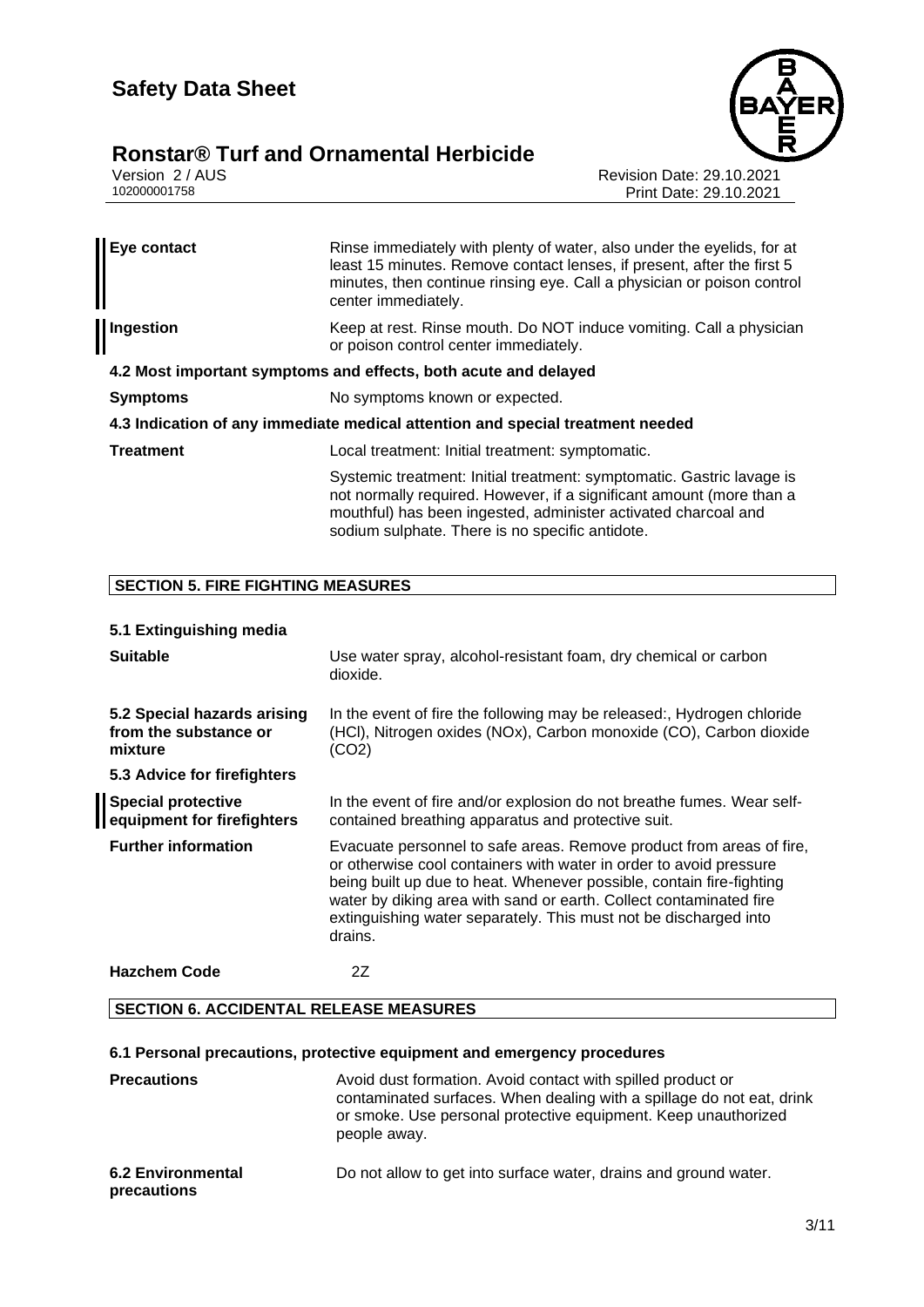# **Ronstar® Turf and Ornamental Herbicide**<br>Version 2/AUS



Version 2 / AUS Revision Date: 29.10.2021 Print Date: 29.10.2021

#### **6.3 Methods and materials for containment and cleaning up**

| <b>Methods for cleaning up</b>     | Avoid dust formation. Collect and transfer the product into a properly<br>labelled and tightly closed container. Clean contaminated floors and<br>objects thoroughly, observing environmental regulations. |
|------------------------------------|------------------------------------------------------------------------------------------------------------------------------------------------------------------------------------------------------------|
| <b>Additional advice</b>           | Check also for any local site procedures.                                                                                                                                                                  |
| 6.4 Reference to other<br>sections | Information regarding safe handling, see section 7.<br>Information regarding personal protective equipment, see section 8.<br>Information regarding waste disposal, see section 13.                        |

#### **SECTION 7. HANDLING AND STORAGE**

#### **7.1 Precautions for safe handling**

| Advice on safe handling                                          | Use only in area provided with appropriate exhaust ventilation.                                                                                                                                                                                                                                                                         |  |
|------------------------------------------------------------------|-----------------------------------------------------------------------------------------------------------------------------------------------------------------------------------------------------------------------------------------------------------------------------------------------------------------------------------------|--|
| <b>Advice on protection</b><br>against fire and explosion        | Dust may form explosive mixture in air. Avoid dust formation by friction.<br>Take measures to prevent the build up of electrostatic charge.                                                                                                                                                                                             |  |
| <b>Hygiene measures</b>                                          | Avoid contact with skin, eyes and clothing. Keep working clothes<br>separately. Wash hands thoroughly with soap and water after handling<br>and before eating, drinking, chewing gum, using tobacco, using the toilet<br>or applying cosmetics. After each day's use, wash gloves, face shield or<br>goggles and contaminated clothing. |  |
| 7.2 Conditions for safe storage, including any incompatibilities |                                                                                                                                                                                                                                                                                                                                         |  |
| <b>Requirements for storage</b><br>areas and containers          | Store in original container. Store in a place accessible by authorized<br>persons only. Keep out of the reach of children. Keep containers tightly                                                                                                                                                                                      |  |

**Advice on common storage** Keep away from food, drink and animal feedingstuffs.

#### **SECTION 8. EXPOSURE CONTROLS / PERSONAL PROTECTION**

sunlight.

#### **8.1 Control parameters**

| <b>Components</b>                  | CAS-No.    | <b>Control parameters</b>   | <b>Update</b> | <b>Basis</b> |
|------------------------------------|------------|-----------------------------|---------------|--------------|
| oxadiazon                          | 19666-30-9 | $0.3 \text{ mg/m}$<br>(TWA) |               | OES BCS*     |
| Crystalline quartz<br>(respirable) | 14808-60-7 | $0.05$ mg/m $3$<br>(TWA)    | 12 2019       | AU NOEL      |
| (Respirable dust.)                 |            |                             |               |              |

\*OES BCS: Internal Bayer AG, Crop Science Division "Occupational Exposure Standard"

#### **8.2 Exposure controls**

**Respiratory protection** Wear respirator with a particle filter mask (protection factor 20) conforming to European Norm EN149FFP3 or EN140P3 or equivalent.

closed in a dry, cool and well-ventilated place. Keep away from direct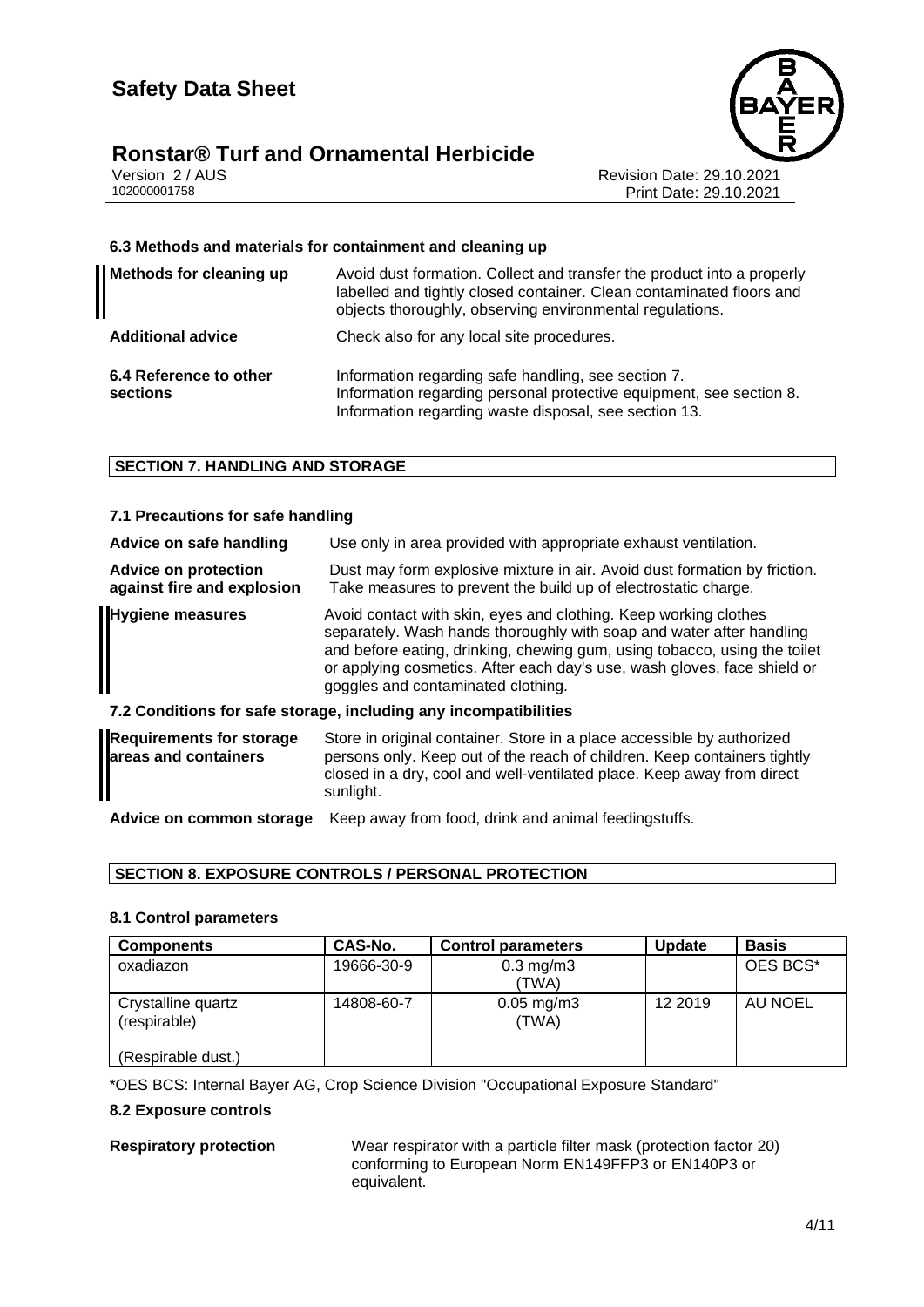# **Ronstar® Turf and Ornamental Herbicide**<br> **102000001758**<br> **502000001758**



Revision Date: 29.10.2021 Print Date: 29.10.2021

| <b>Hand protection</b>             | Please observe the instructions regarding permeability and<br>breakthrough time which are provided by the supplier of the gloves.<br>Also take into consideration the specific local conditions under which<br>the product is used, such as the danger of cuts, abrasion, and the<br>contact time.<br>Wash gloves when contaminated. Dispose of when contaminated<br>inside, when perforated or when contamination on the outside cannot<br>be removed. Wash hands frequently and always before eating,<br>drinking, smoking or using the toilet. |                                                |  |
|------------------------------------|---------------------------------------------------------------------------------------------------------------------------------------------------------------------------------------------------------------------------------------------------------------------------------------------------------------------------------------------------------------------------------------------------------------------------------------------------------------------------------------------------------------------------------------------------|------------------------------------------------|--|
|                                    | Material                                                                                                                                                                                                                                                                                                                                                                                                                                                                                                                                          | Nitrile rubber                                 |  |
|                                    | Break through time                                                                                                                                                                                                                                                                                                                                                                                                                                                                                                                                | $>$ 480 min                                    |  |
|                                    | Glove thickness                                                                                                                                                                                                                                                                                                                                                                                                                                                                                                                                   | $> 0.4$ mm                                     |  |
|                                    | Protective index<br><b>Directive</b>                                                                                                                                                                                                                                                                                                                                                                                                                                                                                                              | Class 6<br>Protective gloves complying with EN |  |
|                                    |                                                                                                                                                                                                                                                                                                                                                                                                                                                                                                                                                   | 374.                                           |  |
| Eye protection                     | Safety glasses with side-shields                                                                                                                                                                                                                                                                                                                                                                                                                                                                                                                  |                                                |  |
| Skin and body protection           | Wear standard coveralls and Category 3 Type 4 suit.<br>If there is a risk of significant exposure, consider a higher protective<br>type suit.<br>Wear two layers of clothing wherever possible. Polyester/cotton or<br>cotton overalls should be worn under chemical protection suit and<br>should be professionally laundered frequently.                                                                                                                                                                                                        |                                                |  |
| <b>General protective measures</b> | In normal use and handling conditions please refer to the label<br>and/or leaflet. In all other cases the above mentioned<br>recommendations would apply.                                                                                                                                                                                                                                                                                                                                                                                         |                                                |  |
| <b>Engineering Controls</b>        |                                                                                                                                                                                                                                                                                                                                                                                                                                                                                                                                                   |                                                |  |
| Advice on safe handling            | Use only in area provided with appropriate exhaust ventilation.                                                                                                                                                                                                                                                                                                                                                                                                                                                                                   |                                                |  |

### **SECTION 9. PHYSICAL AND CHEMICAL PROPERTIES**

#### **9.1 Information on basic physical and chemical properties**

| granular                        |
|---------------------------------|
| light brown                     |
| weak, characteristic            |
| No data available               |
| No data available               |
| No data available               |
| No data available               |
| No data available               |
| No data available               |
| No data available               |
| Stable under normal conditions. |
| No data available               |
| No data available               |
|                                 |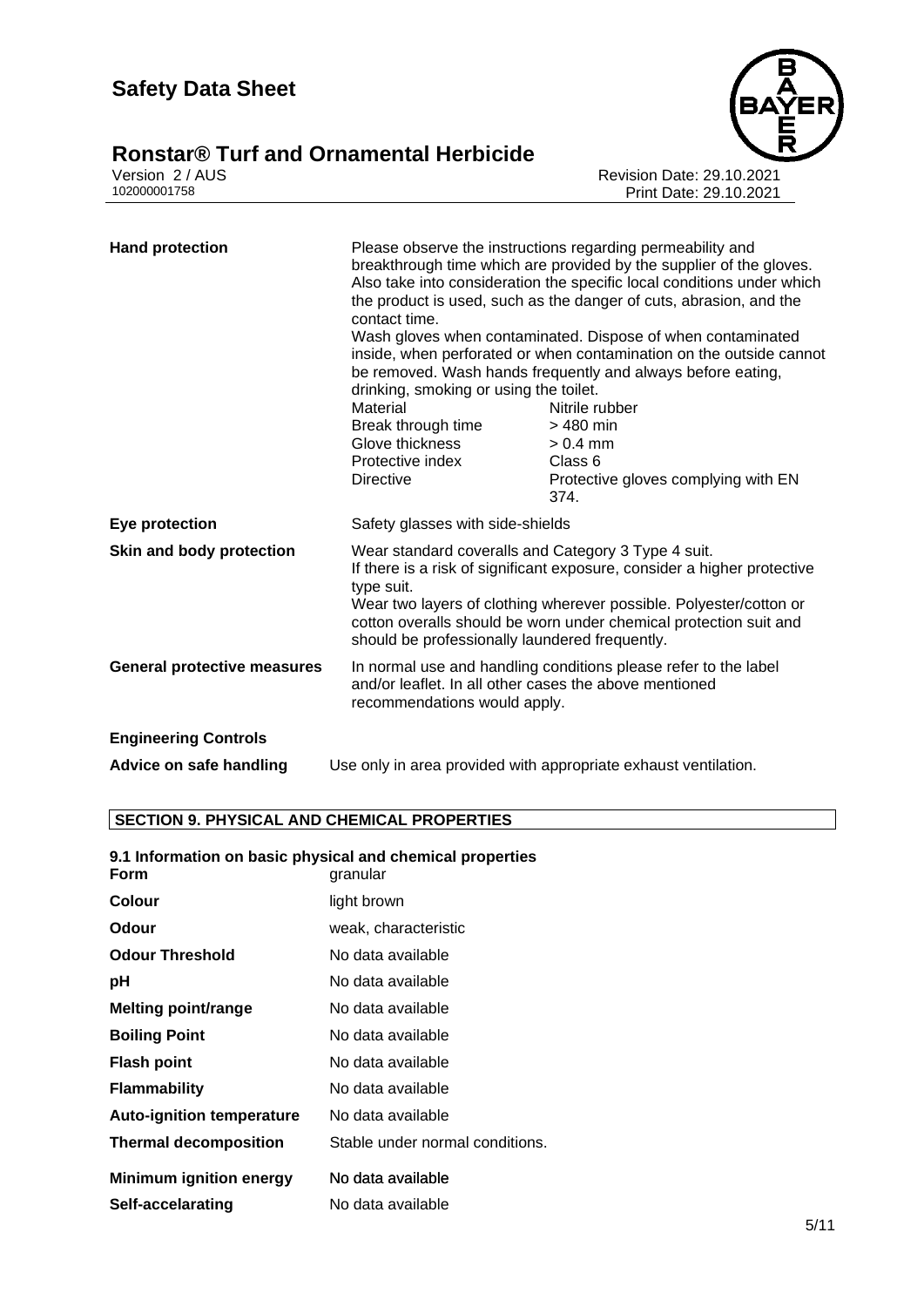# **Ronstar® Turf and Ornamental Herbicide** Version 2/AUS



Version 2 / AUS<br>10200001758 Print Date: 29.10.2021<br>Print Date: 29.10.2021 Print Date: 29.10.2021

#### **decomposition temperature (SADT)**

| <b>Upper explosion limit</b>                      | No data available                                            |
|---------------------------------------------------|--------------------------------------------------------------|
| <b>Lower explosion limit</b>                      | No data available                                            |
| Vapour pressure                                   | No data available                                            |
| <b>Evaporation rate</b>                           | No data available                                            |
| <b>Relative vapour density</b>                    | No data available                                            |
| <b>Relative density</b>                           | No data available                                            |
| <b>Density</b>                                    | No data available                                            |
| <b>Bulk density</b>                               | ca. $0.67$ g/ml (loose)                                      |
| <b>Water solubility</b>                           | miscible                                                     |
| <b>Partition coefficient: n-</b><br>octanol/water | No data available                                            |
| Viscosity, dynamic                                | No data available                                            |
| <b>Viscosity, kinematic</b>                       | No data available                                            |
| <b>Oxidizing properties</b>                       | No data available                                            |
| <b>Explosivity</b>                                | No data available                                            |
| 9.2 Other information                             | Further safety related physical-chemical data are not known. |

#### **SECTION 10. STABILITY AND REACTIVITY**

| <b>10.1 Reactivity</b>                          | Stable under normal conditions.                                                                                       |
|-------------------------------------------------|-----------------------------------------------------------------------------------------------------------------------|
| <b>10.2 Chemical stability</b>                  | Stable under recommended storage conditions.                                                                          |
| 10.3 Possibility of<br>hazardous reactions      | No hazardous reactions known.                                                                                         |
| 10.4 Conditions to avoid                        | Exposure to moisture.<br>Elevated temperatures                                                                        |
| 10.5 Incompatible materials                     | Strong acids, Strong bases, Strong oxidizing agents                                                                   |
| <b>10.6 Hazardous</b><br>decomposition products | Thermal decomposition can lead to release of:<br>Hydrogen chloride (HCI)<br>Nitrogen oxides (NOx)<br>Oxides of carbon |

#### **SECTION 11. TOXICOLOGICAL INFORMATION**

#### **11.1 Information on toxicological effects**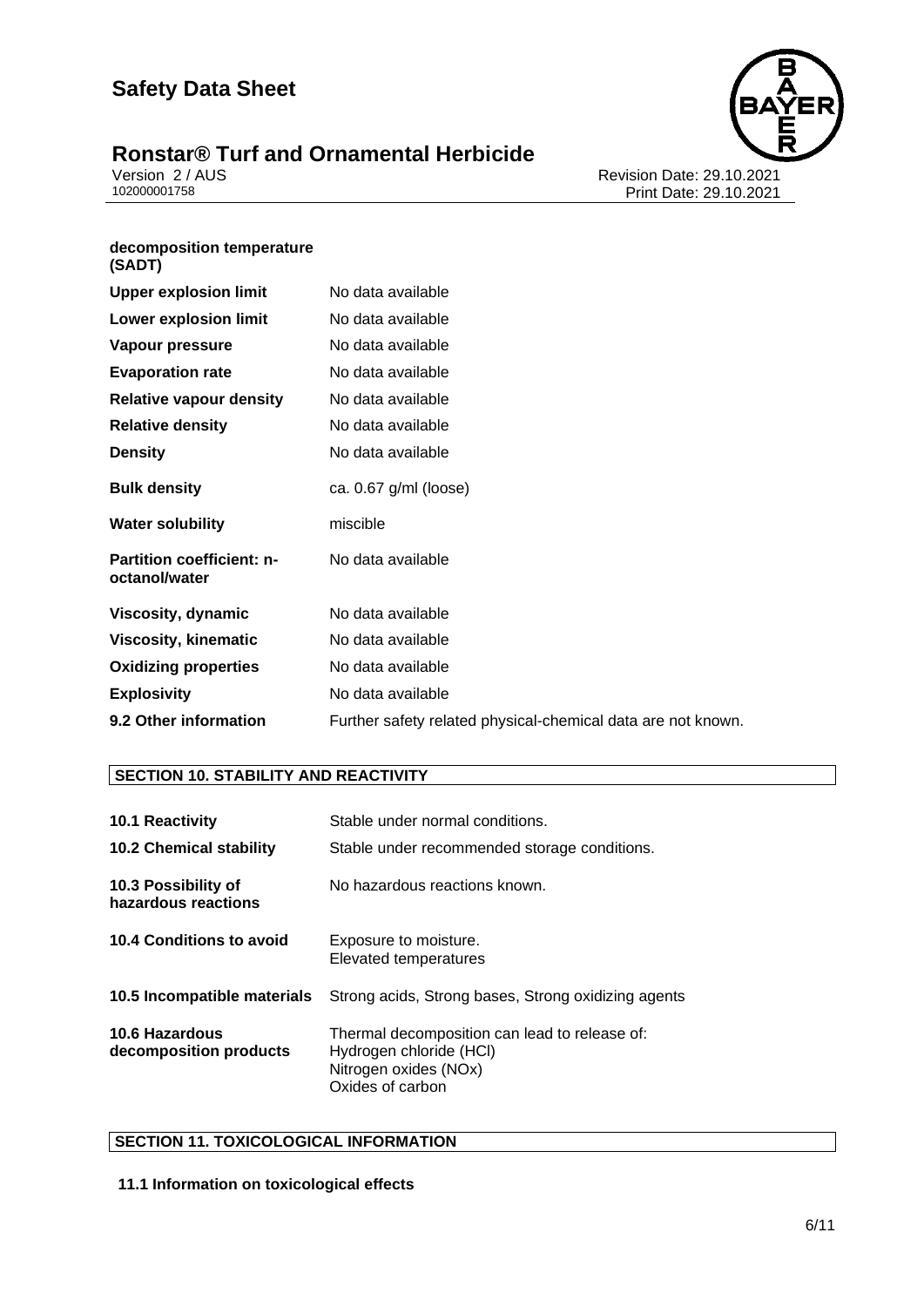

Version 2 / AUS Revision Date: 29.10.2021 Print Date: 29.10.2021

| ATE (Mix) $> 2,000$ mg/kg<br>Calculation method                                                           |
|-----------------------------------------------------------------------------------------------------------|
| ATE (Mix) > 5.0 mg/l<br>Exposure time: 4 h<br>Calculation method                                          |
| ATE (Mix) > 2,000 mg/kg<br>Calculation method                                                             |
| No skin irritation (Rabbit)<br>Calculation method                                                         |
| Minimally irritating. (Rabbit)<br>Calculation method                                                      |
| Skin: Non-sensitizing.<br>The information is derived from the properties of the individual<br>components. |
|                                                                                                           |

#### **Assessment mutagenicity**

Oxadiazon was not mutagenic or genotoxic based on the overall weight of evidence in a battery of in vitro and in vivo tests.

#### **Assessment carcinogenicity**

Oxadiazon caused at high dose levels an increased incidence of tumours in in the following organ(s): Liver. The mechanism that triggers tumours in rodents and the type of tumours observed are not relevant to humans.

#### **Assessment toxicity to reproduction**

Oxadiazon caused reproduction toxicity in a two-generation study in rats only at dose levels also toxic to the parent animals. The reproduction toxicity seen with Oxadiazon is related to parental toxicity.

#### **Assessment developmental toxicity**

Oxadiazon caused developmental toxicity only at dose levels toxic to the dams. The developmental effects seen with Oxadiazon are related to maternal toxicity.

#### **Assessment STOT Specific target organ toxicity – single exposure**

Oxadiazon: Based on available data, the classification criteria are not met.

#### **Assessment STOT Specific target organ toxicity – repeated exposure**

Oxadiazon caused specific target organ toxicity in experimental animal studies in the following organ(s): Liver, Blood. The observed effects do not appear to be relevant for humans.

#### **Aspiration hazard**

Based on available data, the classification criteria are not met.

#### **Information on likely routes of exposure**

May cause upper respiratory tract irritation. Low acute oral toxicity. This product or its components may have target organ effects., This product or its components may have long term (chronic) health effects. May cause irritation.

#### **Early onset symptoms related to exposure**

Refer to Section 4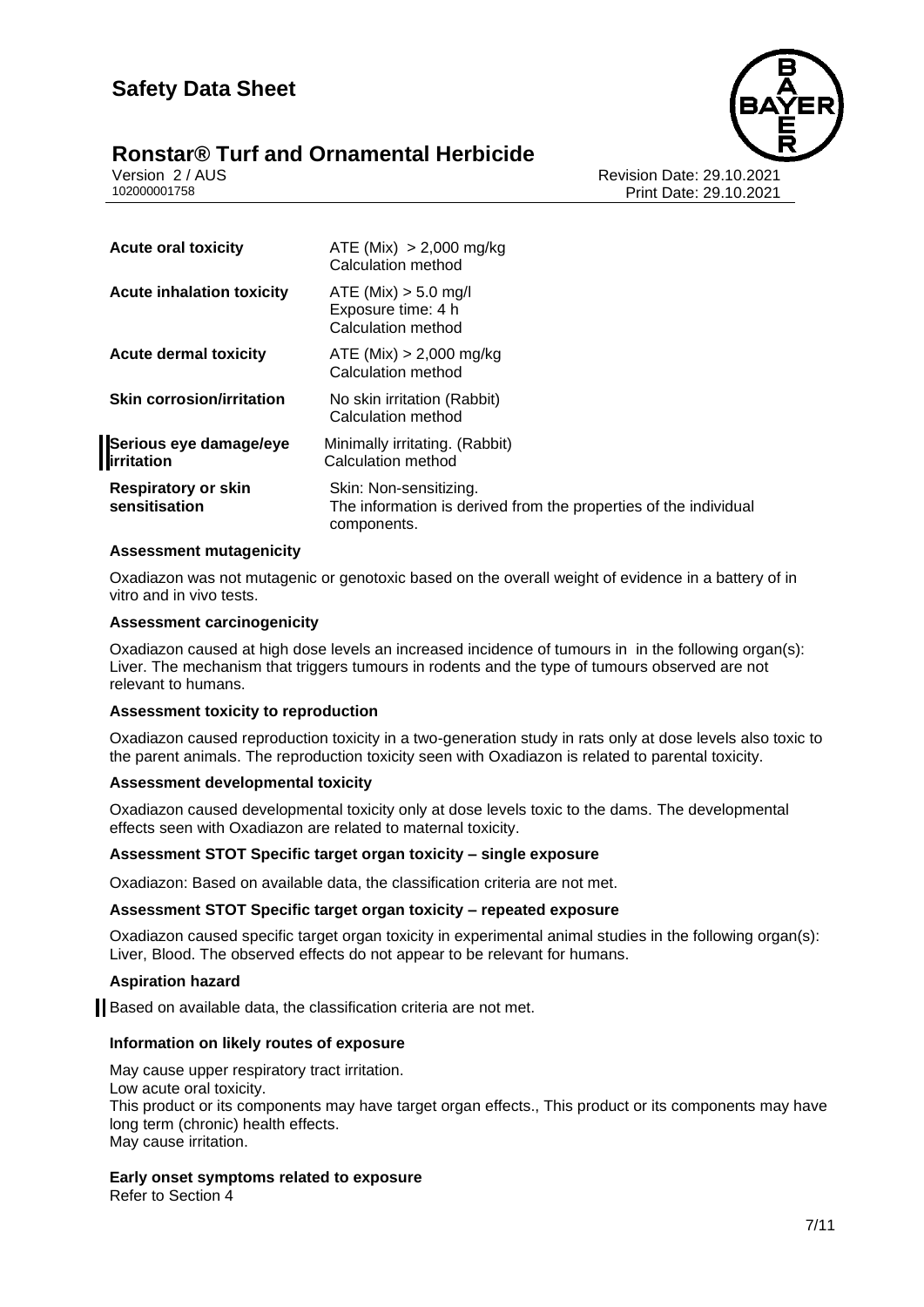

# **Ronstar® Turf and Ornamental Herbicide**<br>Version 2/AUS

Version 2 / AUS Revision Date: 29.10.2021 Print Date: 29.10.2021

**Delayed health effects from exposure** Refer to Section 11

**Exposure levels and health effects** Refer to Section 4

## **Interactive effects**

Not known

**When specific chemical data is not available** Not applicable

### **Mixture of chemicals**

Refer to Section 2.1

#### **SECTION 12. ECOLOGICAL INFORMATION**

#### **12.1 Toxicity**

| <b>Toxicity to fish</b>                     | LC50 (Oncorhynchus mykiss (rainbow trout)) 1.2 mg/l<br>Exposure time: 96 h<br>The value mentioned relates to the active ingredient oxadiazon.                     |  |
|---------------------------------------------|-------------------------------------------------------------------------------------------------------------------------------------------------------------------|--|
| <b>Toxicity to aquatic</b><br>invertebrates | EC50 (Daphnia magna (Water flea)) > 2.4 mg/l<br>Exposure time: 48 h<br>The value mentioned relates to the active ingredient oxadiazon.                            |  |
| <b>Toxicity to aquatic plants</b>           | EC50 (Desmodesmus subspicatus (green algae)) 0.00423 mg/l<br>Growth rate; Exposure time: 120 h<br>The value mentioned relates to the active ingredient oxadiazon. |  |
| 12.2 Persistence and degradability          |                                                                                                                                                                   |  |
| <b>Biodegradability</b>                     | Oxadiazon:<br>Not rapidly biodegradable                                                                                                                           |  |
| Koc                                         | Oxadiazon: Koc: 1294                                                                                                                                              |  |
| 12.3 Bioaccumulative potential              |                                                                                                                                                                   |  |
| <b>Bioaccumulation</b>                      | Oxadiazon: Bioconcentration factor (BCF) 243<br>Does not bioaccumulate.                                                                                           |  |
| 12.4 Mobility in soil                       |                                                                                                                                                                   |  |
| <b>Mobility in soil</b>                     | Oxadiazon: Slightly mobile in soils                                                                                                                               |  |
| 12.5 Other adverse effects                  |                                                                                                                                                                   |  |
| <b>Additional ecological</b><br>information | No other effects to be mentioned.                                                                                                                                 |  |

#### **SECTION 13. DISPOSAL CONSIDERATIONS**

Shake empty bag into granule applicator. DO NOT dispose of undiluted chemicals on site. Puncture, shred and bury empty containers in a local authority landfill. If no landfill is available bury the empty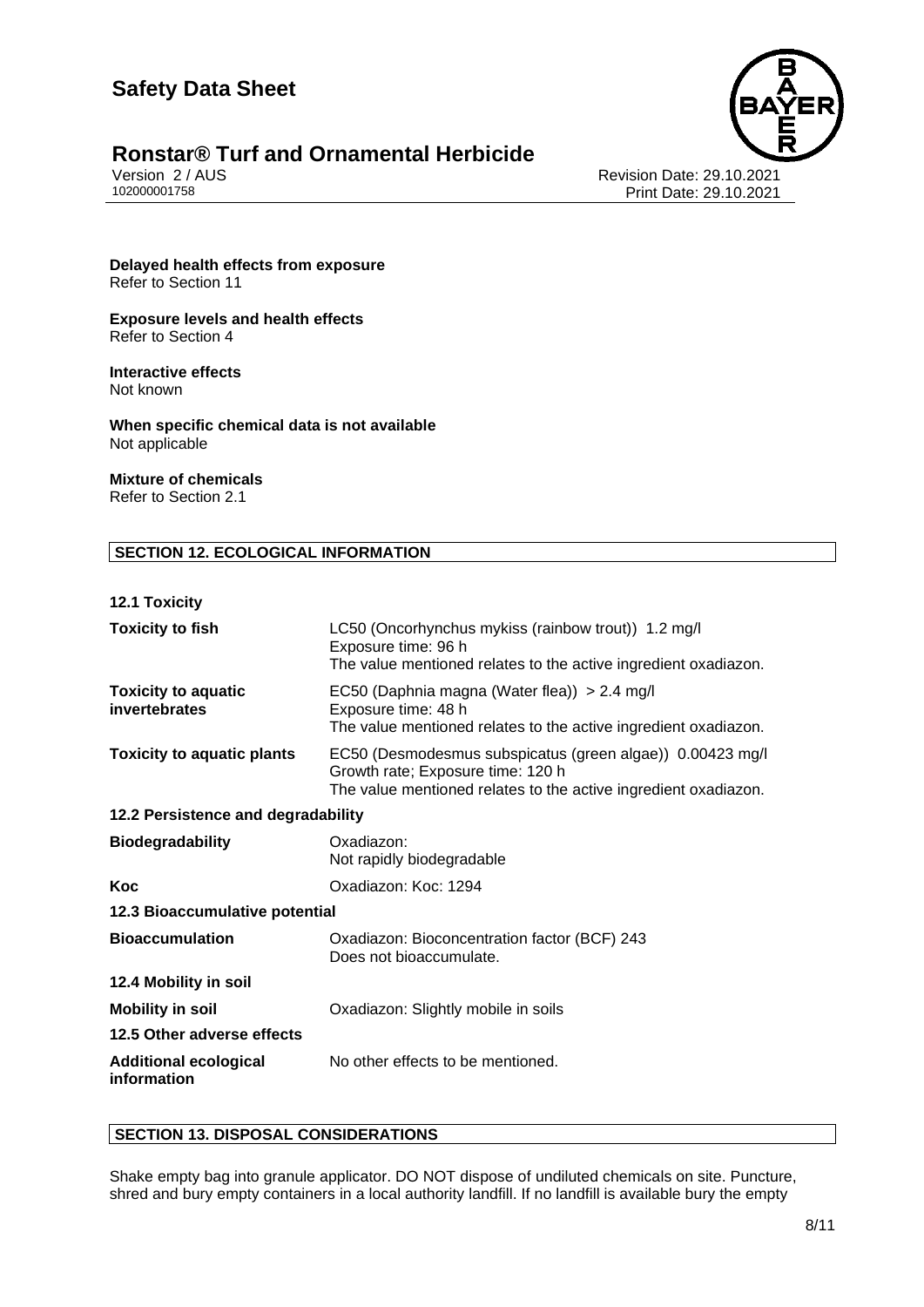

Version 2 / AUS Revision Date: 29.10.2021 Print Date: 29.10.2021

containers below 500 mm in a disposal pit specifically marked and set up for this purpose clear of waterways, desirable vegetation and tree roots. Empty containers and product should not be burnt. Dispose of waste product via a reputable disposal contractor".

#### **SECTION 14. TRANSPORT INFORMATION**

#### **ADG**

| UN number                  | 3077                                                  |
|----------------------------|-------------------------------------------------------|
| Transport hazard class(es) | 9                                                     |
| <b>Subsidiary Risk</b>     | None                                                  |
| Packaging group            | Ш                                                     |
| Description of the goods   | ENVIRONMENTALLY HAZARDOUS SUBSTANCE, SOLID,<br>N.O.S. |
|                            | (OXADIAZON MIXTURE)                                   |
| Hazchem Code               | 27                                                    |

AU01: Environmentally Hazardous Substances meeting the descriptions of UN 3077 or UN 3082 are not subject to this Code when transported by road or rail in;

a) packagings that do not incorporate a receptacle exceeding 500 kg(L); or

b) **IBCs** 

#### **IMDG**

|             | UN number<br>Transport hazard class(es)<br><b>Subsidiary Risk</b><br>Packaging group<br>Marine pollutant<br>Description of the goods         | 3077<br>9<br>None<br>Ш<br><b>YES</b><br>ENVIRONMENTALLY HAZARDOUS SUBSTANCE, SOLID,<br>N.O.S.<br>(OXADIAZON MIXTURE) |
|-------------|----------------------------------------------------------------------------------------------------------------------------------------------|----------------------------------------------------------------------------------------------------------------------|
| <b>IATA</b> | UN number<br>Transport hazard class(es)<br><b>Subsidiary Risk</b><br>Packaging group<br>Environm. Hazardous Mark<br>Description of the goods | 3077<br>9<br>None<br>Ш<br><b>YES</b><br>ENVIRONMENTALLY HAZARDOUS SUBSTANCE, SOLID,<br>N.O.S.<br>(OXADIAZON MIXTURE) |

#### **SECTION 15. REGULATORY INFORMATION**

Registered according to the Agricultural and Veterinary Chemicals Code Act 1994 Australian Pesticides and Veterinary Medicines Authority approval number: 62461

#### **SUSMP classification (Poison Schedule)**

Schedule 6 (Standard for the Uniform Scheduling of Medicines and Poisons)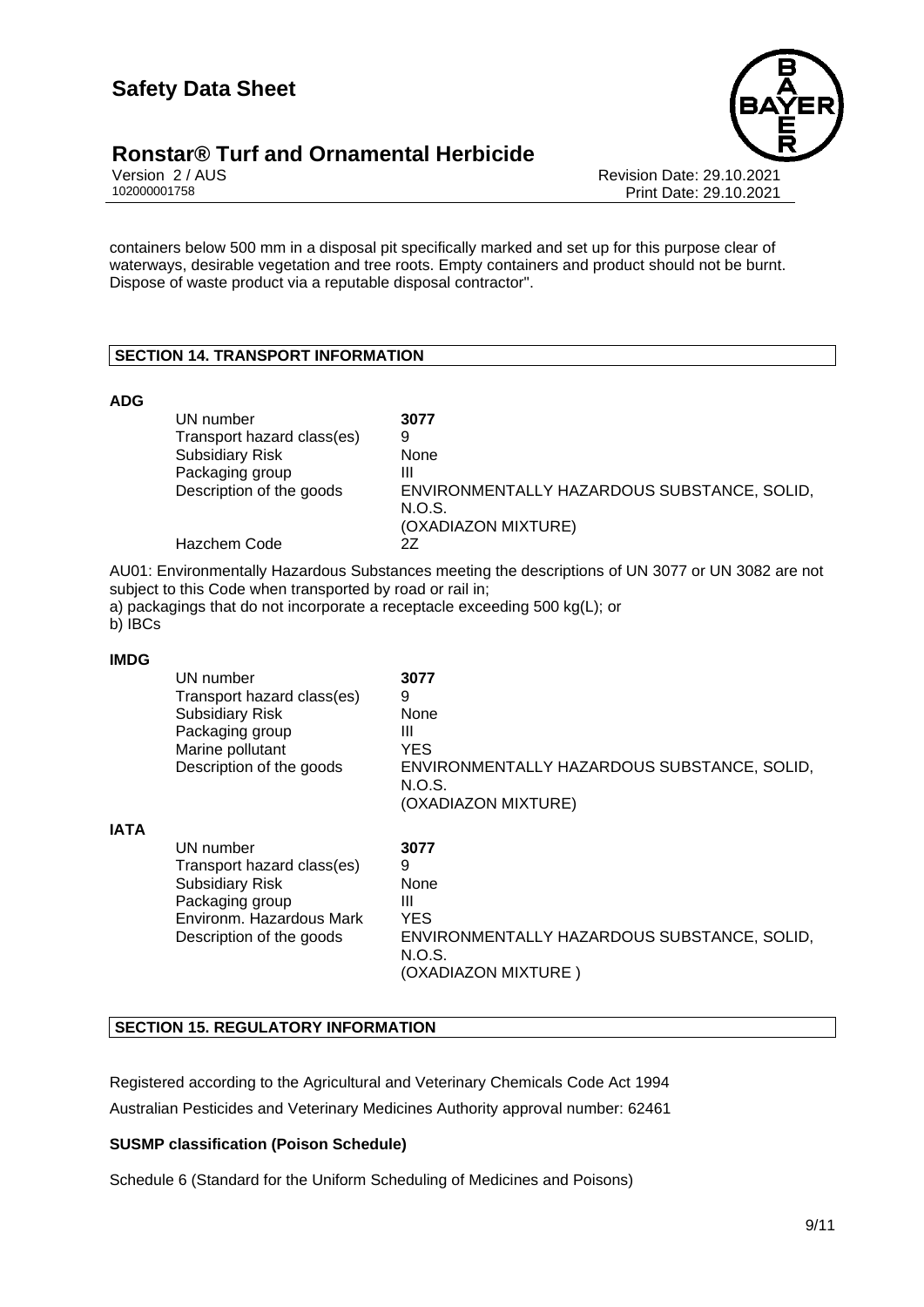

# **Ronstar® Turf and Ornamental Herbicide**<br> **102000001758**<br> **102000001758**

Revision Date: 29.10.2021 Print Date: 29.10.2021

#### **SECTION 16. OTHER INFORMATION**

**Trademark information** Ronstar® is a Registered Trademark of the Bayer Group.

#### **Abbreviations and acronyms**

| <b>ADN</b>           | European Agreement concerning the International Carriage of Dangerous Goods by<br><b>Inland Waterways</b> |
|----------------------|-----------------------------------------------------------------------------------------------------------|
| <b>ADR</b>           | European Agreement concerning the International Carriage of Dangerous Goods by                            |
|                      | Road                                                                                                      |
| <b>ATE</b><br>AU OEL | Acute toxicity estimate                                                                                   |
|                      | Australia. OELs. (Adopted National Exposure Standards for Atmospheric                                     |
|                      | Contaminants in the Occupational Environment)                                                             |
| CAS-Nr.              | <b>Chemical Abstracts Service number</b>                                                                  |
| <b>CEILING</b>       | Ceiling Limit Value                                                                                       |
| Conc.                | Concentration                                                                                             |
| EC-No.               | European community number                                                                                 |
| ECx                  | Effective concentration to x %                                                                            |
| <b>EINECS</b>        | European inventory of existing commercial substances                                                      |
| <b>ELINCS</b>        | European list of notified chemical substances                                                             |
| EN                   | European Standard                                                                                         |
| EU                   | European Union                                                                                            |
| IATA                 | International Air Transport Association                                                                   |
| <b>IBC</b>           | International Code for the Construction and Equipment of Ships Carrying Dangerous                         |
|                      | Chemicals in Bulk (IBC Code)                                                                              |
| <b>ICx</b>           | Inhibition concentration to x %                                                                           |
| <b>IMDG</b>          | <b>International Maritime Dangerous Goods</b>                                                             |
| <b>LCx</b>           | Lethal concentration to x %                                                                               |
| <b>LDx</b>           | Lethal dose to x %                                                                                        |
| LOEC/LOEL            | Lowest observed effect concentration/level                                                                |
| <b>MARPOL</b>        | MARPOL: International Convention for the prevention of marine pollution from ships                        |
| N.O.S.               | Not otherwise specified                                                                                   |
| NOEC/NOEL            | No observed effect concentration/level                                                                    |
| OECD                 | Organization for Economic Co-operation and Development                                                    |
| <b>OES BCS</b>       | OES BCS: Internal Bayer AG, Crop Science Division "Occupational Exposure                                  |
|                      | Standard"                                                                                                 |
| <b>PEAK</b>          | PEAK: Exposure Standard - Peak means a maximum or peak airborne concentration                             |
|                      | of a particular substance determined over the shortest analytically practicable period of                 |
|                      | time which does not exceed 15 minutes.                                                                    |
| <b>RID</b>           | Regulations concerning the International Carriage of Dangerous Goods by Rail                              |
| <b>SK-SEN</b>        | Skin sensitiser                                                                                           |
| SKIN_DES             | SKIN_DES: Skin notation: Absorption through the skin may be a significant source of                       |
|                      | exposure.                                                                                                 |
| <b>STEL</b>          | STEL: Exposure standard - short term exposure limit (STEL): A 15 minute TWA                               |
|                      | exposure which should not be exceeded at any time during a working day even if the                        |
|                      | eight-hour TWA average is within the TWA exposure standard. Exposures at the STEL                         |
|                      | should not be longer than 15 minutes and should not be repeated more than four times                      |
|                      | per day. There should be at least 60 minutes between successive exposures at the                          |
|                      | STEL.                                                                                                     |
| TWA                  | TWA: Exposure standard - time-weighted average (TWA): The average airborne                                |
|                      | concentration of a particular substance when calculated over a normal eight-hour                          |
|                      | working day, for a five-day working week.                                                                 |
| <b>TWA</b>           | Time weighted average                                                                                     |